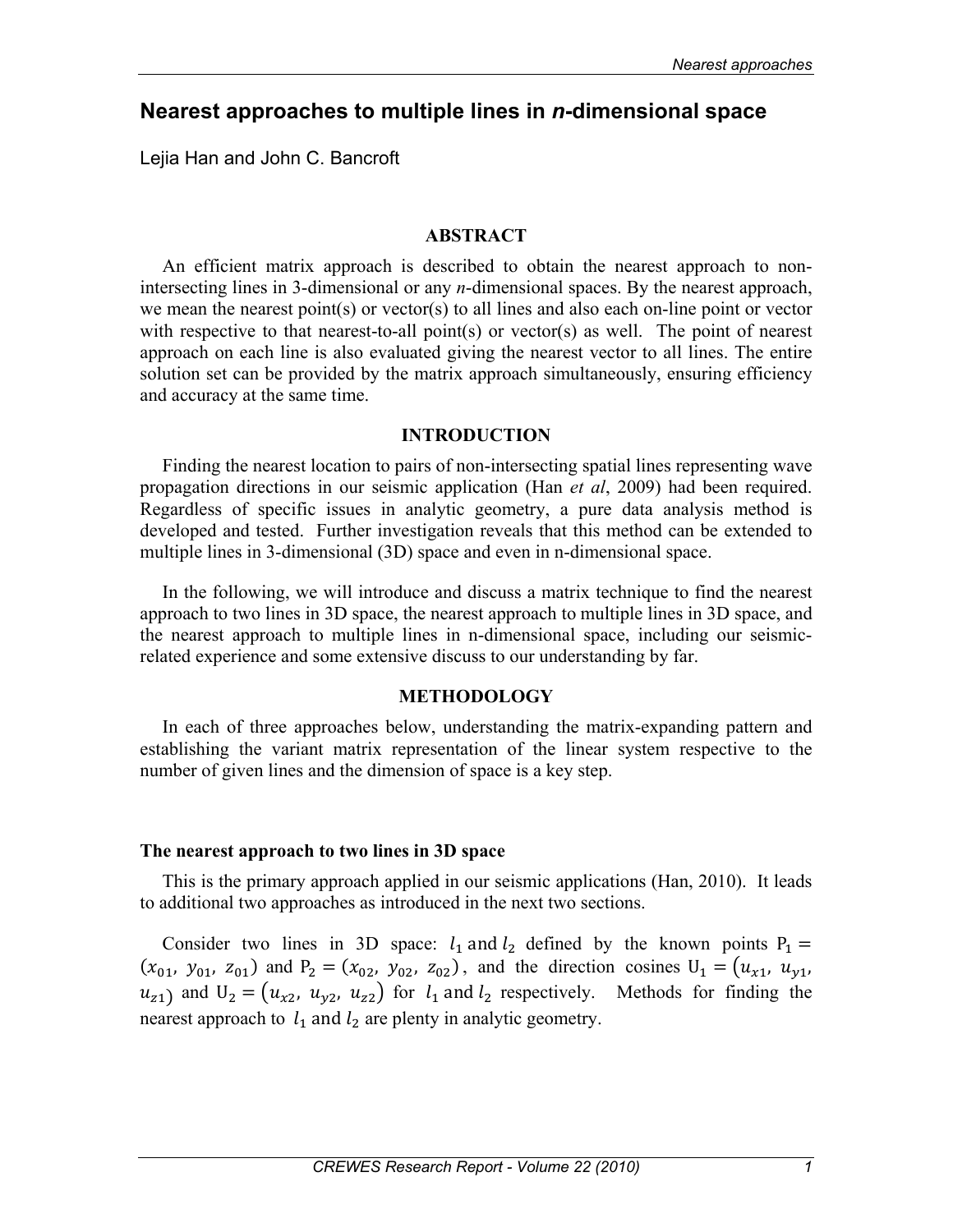### *The solution by analytic geometry*

There are many analytic geometry methods that can be used to find the nearest approach to two spatial lines. For example, the axis rotation method (Pirzadeh and Toussaint, 1998) developed in the Computational Geometry Lab at McGill for the minimum distance between two non-intersecting geometric objects such as polygons in 2D or polyhedral in 3D composed of linear edges and faces. Such sophisticated algorithms of multi-tasks can certainly be adopted to accommodate the two-line case.

In Figure 1, the closest points on the two lines are shown in green and cyan. A red line connects the two points and is the shortest path between the two lines. The black star is the midpoint to the desired nearest point. The axis of Figure 1a is rotated in 1b such that the viewing direction is along one of the lines. In this case, it is the bottom line in Figure 1, and is coincident with the green star in 1b. It is straight forward to construct the line normal to the upper line to the "point", and the midpoint is the desired closest point.

An algebraic method is shown below that used calculus to find the minimum distance between the two lines  $l_1$  and  $l_2$  as defined previously. This method was obtained from Dr. Bancroft (Bancroft, 2010) the pseudo code is:

> P1 = [x01 y01 z01] P2 = [x02 y02 z02] U1 = [ux1 uy1 uz1] U2 = [ux2 uy2 uz2]  $P21 = P2 - P1$ M = cross correlation (U2,U1)  $m2 = dot product (M,M)$  $R = cross correlation (P21, M/m2)$  $t1 = dot product(R,U2)$  $t2 = dot product(R,U1)$  $Q1 = P1 + t1*U1$  $Q2 = P2 + L2*U2$ %the nearest point location in 3D space MID  $qem = (Q1 + Q2)/2$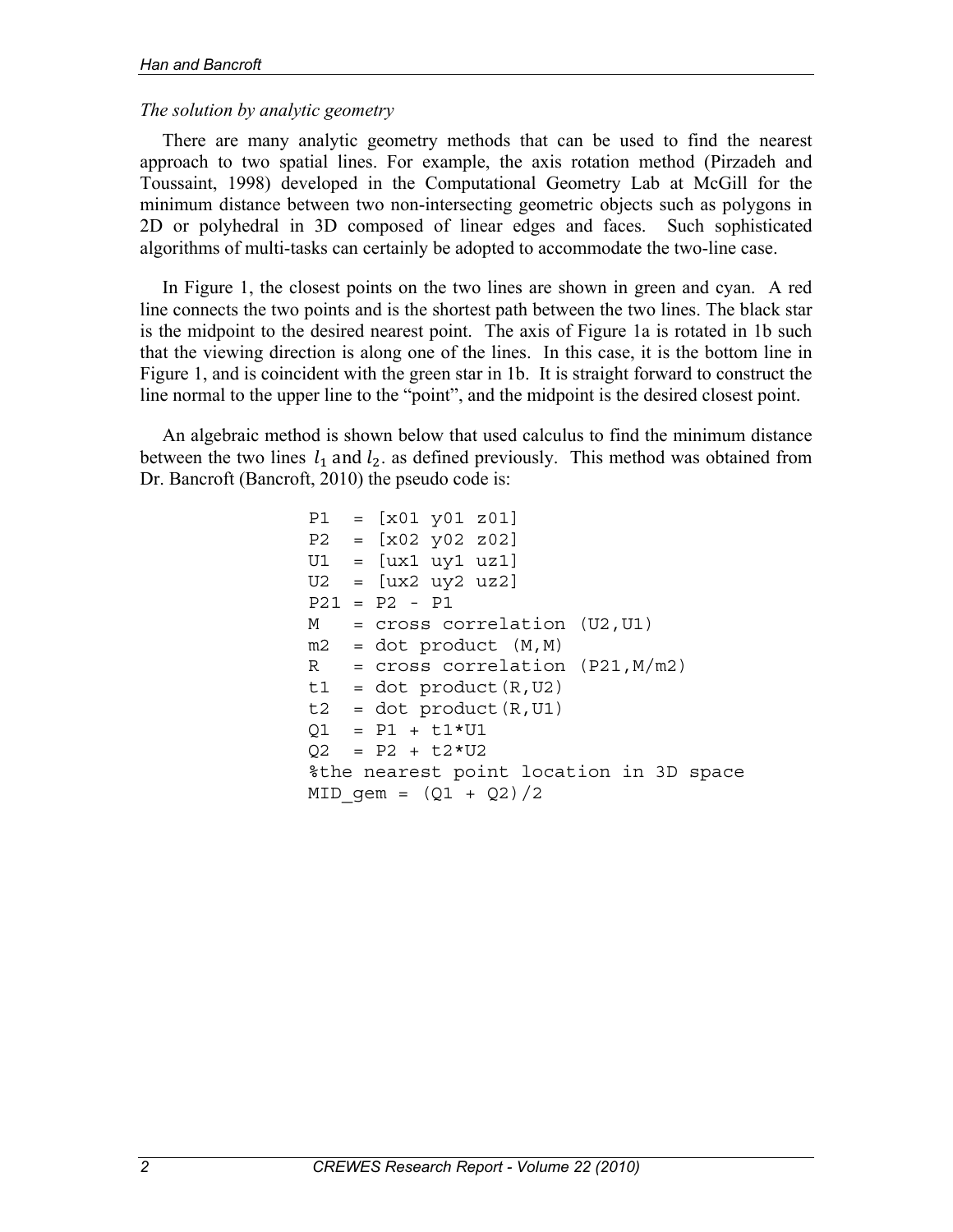

FIG.1 Two lines in blue show the nearest on-line points (blue and green), and the closest points on the line (cyan) and the shortest line (red) are shown in a) as a perspective view and b) a vertical plane viewed along the lower line.

### *The solution by our matrix approach*

Consider  $l_1$  and  $l_2$  as defined previously. Then the two lines can be represented by the following equations:

$$
\frac{x - x_{01}}{u_{x1}} = \frac{y - y_{01}}{u_{y1}} = \frac{z - z_{01}}{u_{z1}} = a_1
$$
 (A-1)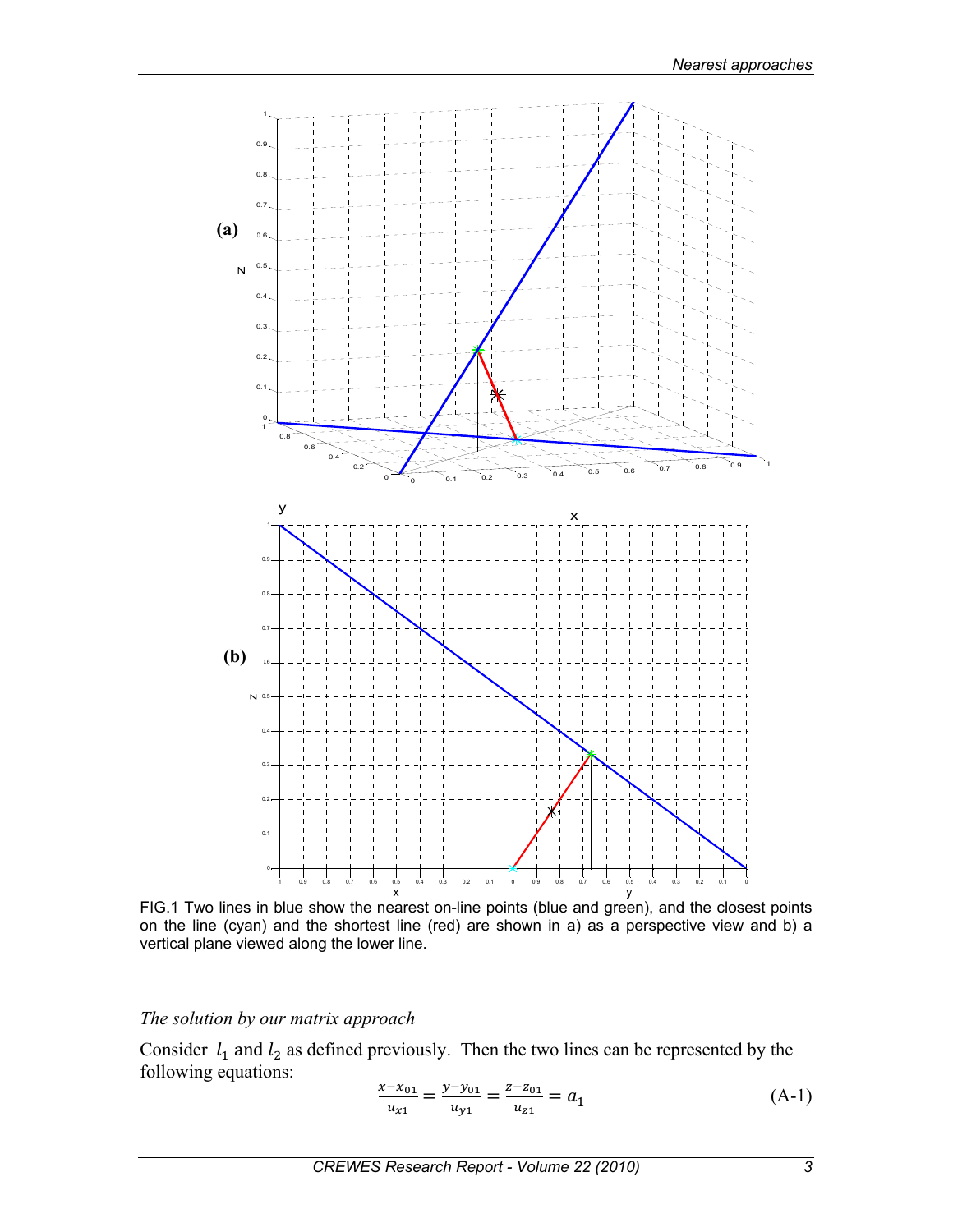$$
\frac{\hat{x} - x_{02}}{u_{x2}} = \frac{\hat{y} - y_{02}}{u_{y2}} = \frac{\hat{z} - z_{02}}{u_{z2}} = a_2 \tag{A-2}
$$

where  $a_1$  and  $a_2$  are parameter variables representing the Euclidean length along the two lines respectively. Based on that, we can construct an expanded form of the two-line linear system in the following way:

$$
\begin{cases}\nx + 0. y + 0. z - u_{x1}. a_1 - 0. a_2 = x_{01} \\
0. x + y + 0. z - u_{y1}. a_1 - 0. a_2 = y_{01} \\
0. x + 0. y + z - u_{z1}. a_1 - 0. a_2 = z_{01} \\
\hat{x} + 0. \hat{y} + 0. \hat{z} - 0. a_1 - u_{x2}. a_2 = x_{02} \\
0. \hat{x} + \hat{y} + 0. \hat{z} - 0. a_1 - u_{y2}. a_2 = y_{02} \\
0. \hat{x} + 0. \hat{y} + \hat{z} - 0. a_1 - u_{z2}. a_2 = z_{02}\n\end{cases} (A-3)
$$

A previous method used calculus to find the minimum distance between two lines and we propose to use the same technique by assume in the above equations that (*x, y, z*) and  $(\hat{x}, \hat{y}, \hat{z})$  are the same point and that a least squares solution will find that point. With this assumption we create the *m* vector as

$$
\mathbf{m} = \begin{bmatrix} x \\ y \\ z \\ a_1 \\ a_2 \end{bmatrix}, \tag{A-4}
$$

and anticipate that a1 and a2 will define the nearest point on the two lines. We do not prove this result but have verified the method by comparing the results with the algebraic solution.

We continue the method by defining the *G* matrix as

$$
G = \begin{bmatrix} 1 & 0 & 0 & -u_{x1} & 0 \\ 0 & 1 & 0 & -u_{y1} & 0 \\ 0 & 0 & 1 & -u_{z1} & 0 \\ 1 & 0 & 0 & 0 & -u_{x2} \\ 0 & 1 & 0 & 0 & -u_{y2} \\ 0 & 0 & 1 & 0 & -u_{z2} \end{bmatrix},
$$
 (A-5)

and **d** as

$$
\boldsymbol{d} = \begin{bmatrix} x_{01} \\ y_{01} \\ z_{01} \\ x_{02} \\ y_{02} \\ z_{02} \end{bmatrix} .
$$
 (A-6)

 $\overline{a}$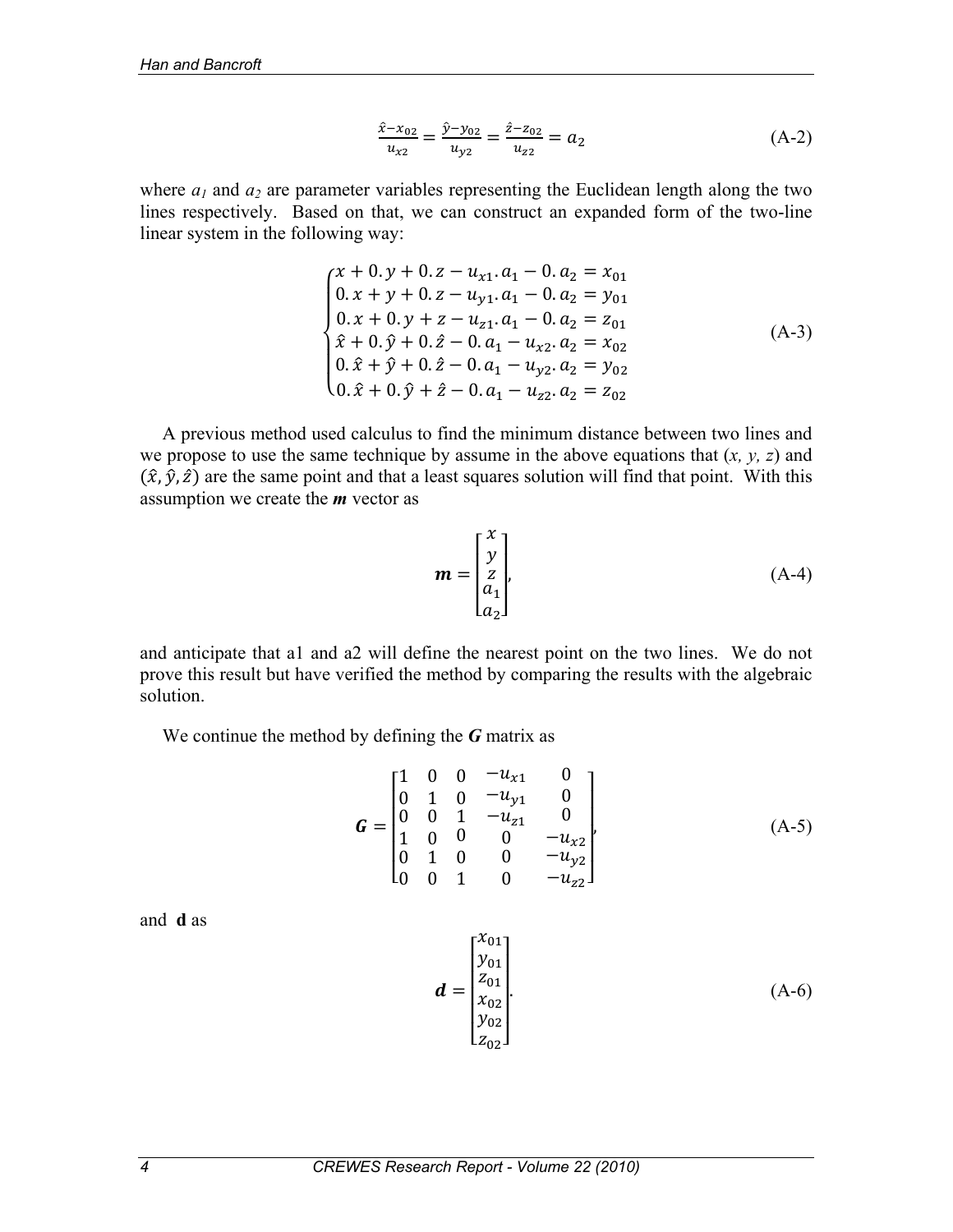Interesting problems arise when two lines are parallel. We intuitively know that the nearest point becomes a line. The rank of the matrix G is then reduced from 5 to 4. In this case we can use a singular value decomposition (SVD) method.

1. Nearest point by least-squares if G has full column rank

In this situation, we are able to write the least-squares solution to (A-4) as

$$
m_{\text{L2}} = (G^{\text{T}}G)^{\text{-1}}G^{\text{T}}d\tag{A-8}
$$

The nearest spatial location to  $l_1$  and  $l_2$  is determined by the first three elements of  $(A-8)$  as

$$
MID_{L2 \ all} = m_{L2}[1:3], \tag{A-9}
$$

and the respective nearest on-line points by the remaining two elements as

$$
MID_{L2\_II} = P1 + U1 * m_{L2} (4), \qquad (A-10)
$$

$$
MID_{L2\_12}=P2+U2* m_{L2}(5). \qquad (A-11)
$$

2. Nearest point by SVD if G is rank-deficient

The least-squares technique is not applicable to (A-4) in this situation, as (*GTG*) is not invertible, i.e.  $(G<sup>T</sup>G)<sup>-1</sup>$  does not exist. Instead, by using the SVD technique, *G* is first decomposed into the following components:

$$
G=U_{\delta x \delta} S_{\delta x 5} V_{5x 5}^T \tag{A-12}
$$

where *U* and *V* represent the data space and the model space respectively, and *S* represents the diagonal matrix containing the singular values. Assume the rank of *G* is  $p$ , and then the compact form of  $(A-12)$  will become

$$
G=U_pS_pV_p^T. \tag{A-13}
$$

It should be noticed that the only rank-deficient case of *G* in (A-4) happens at the time when two lines are parallel, which leads to rank  $(G) = 4$ . We will present and encapsulate details in the extended approach. We are now able to build up the SVD solution to (A-4) as

$$
m_{\text{svd}} = V_p S_p^{-1} U_p^T d \tag{A-14}
$$

Then, the nearest spatial point to  $l_1$  and  $l_2$  can be determined by the first three elements of (A-14) as

$$
MIDsvd_all = msvd[1:3]
$$
 (A-15)

and the respective nearest points along each line are determined by the remaining two elements as

$$
MIDsvd_{II} = P1 + U1 * MIDsvd(4),
$$
 (A-16)

$$
\text{MID}_{\text{svd}\_I2} = P2 + U2^* \text{MID}_{\text{svd}}(5). \tag{A-17}
$$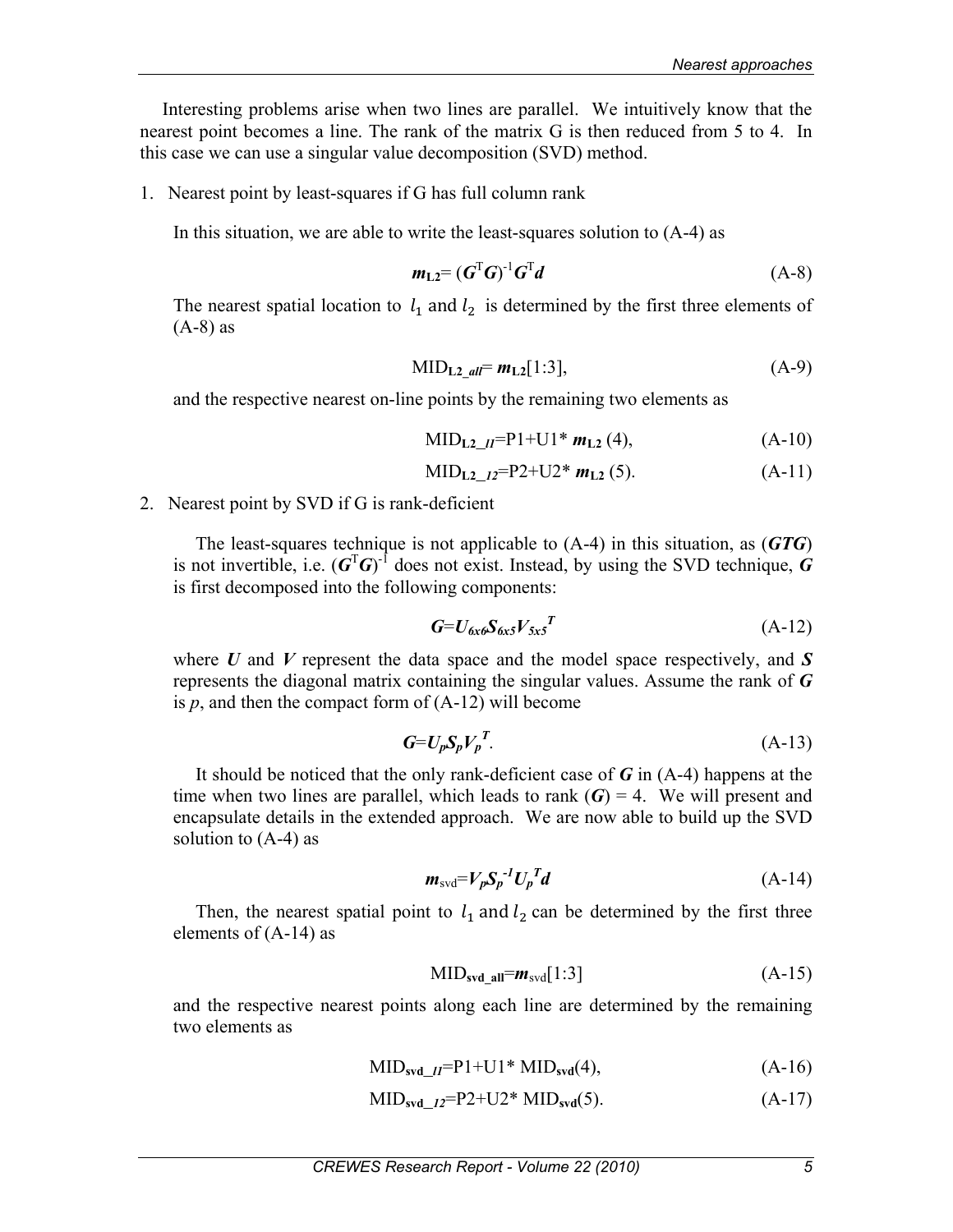To our understanding, the evidence might be reasoned theoretically in the following way, though it might not be a rigorous proof.

- 1. Unlike seismic data, the known information about the two lines is defined exactly, with no deviation due to, for example, random noise. Therefore, the least-squares solution that minimizes the Euclidean length of ||**d-Gm**|| should be the exact nearest point to the two lines. Therefore, there is no need for a statistical assessment due to noise, as is usually done with seismic data.
- 2. The SVD technique provides solutions to more general cases than the least-squares technique. It encompasses the case of **G** having full column rank, and in that case the SVD solution is exactly the least-squares solution (Aster et al, 2005).
- 3. Any pair of non-intersecting lines will lead **G** being full column rank, hence the solution of **Gm=d** is unique for any pair of non-parallel lines in 3D space.

Thus, for any pair of non-intersecting and non-parallel lines in 3D space, the nearest point to both lines is unique, and solutions from analytic geometry, least-squares, and SVD are equivalent. If the two lines are parallel, we know that the nearest point to both is not unique and is any point along some "middle" line nearest to both. Figure 3 shows such a point (the green circle) from the SVD solution. We will encapsulate the complete set of solution points into the general solution addressed in the extended approach later.

Notice that unlike the non-parallel pair, there is no least-squares solution (the blue circle in Figure 2 for the nearest approach to the parallel lines in 4. There is only a single SVD-solution (the green circle in Figure 4) available to meet the request of nearest approach at this parallel situation.

## *Application to microseismic data*

We illustrate the technique with a microseismic problem that has a total of 44 receivers in 3 wells. Each receiver records in 3 axes, from which the direction to the source is estimated. Lines are now defined at the receivers in a direction towards the estimated source location. From the 44 lines we can define 946 pairs of lines to get the estimated nearest points. The lines and their corresponding nearest points are shown in Figure 4. In this data, we used a singular value decomposition (SVD) technique.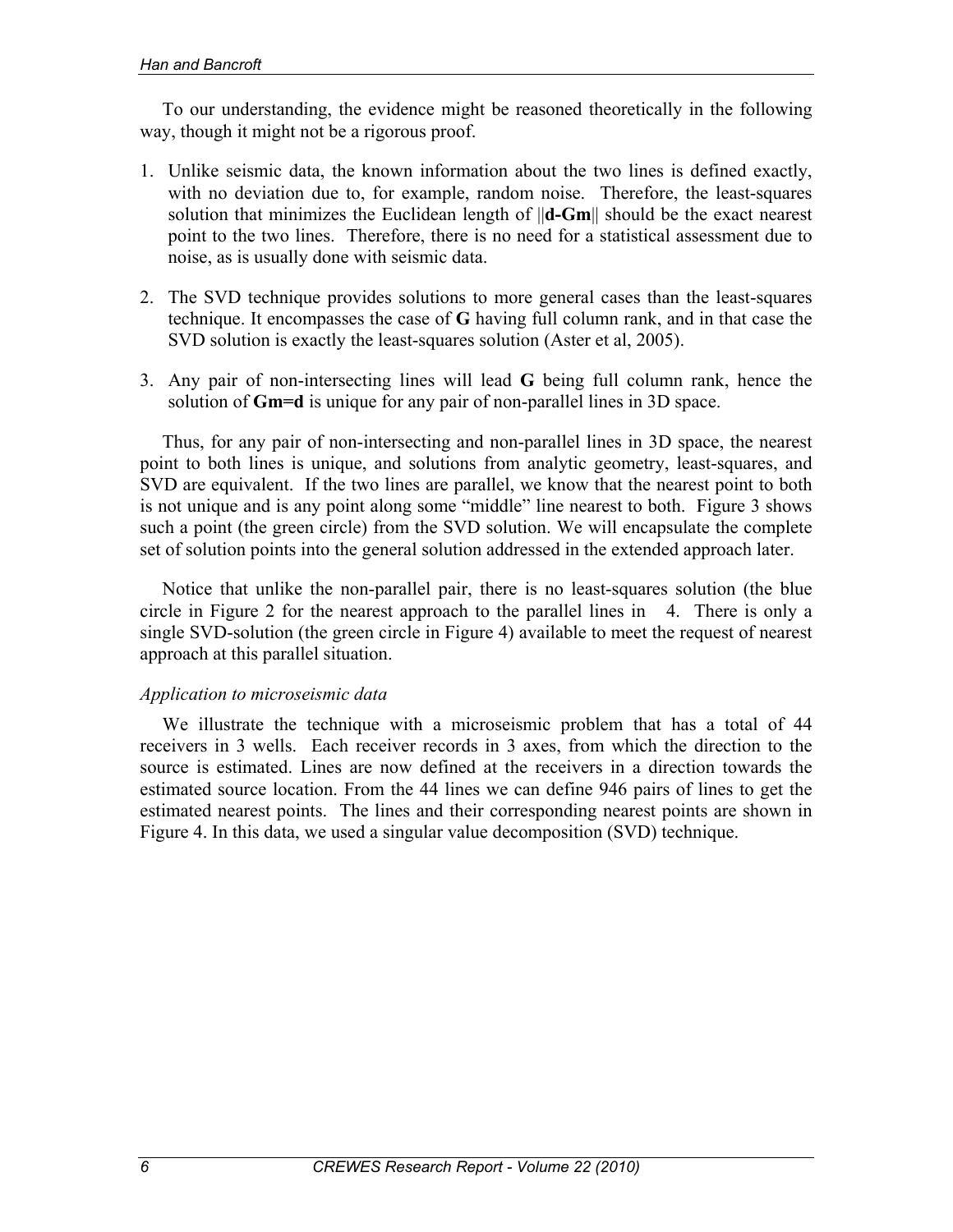

FIG.2 The nearest-point solutions by analytic geometry (red dot), least-squares (blue circle), and SVD (green circle) are identical for a pair of non-parallel lines (blue), as well as the two associated nearest points (red stars) along each line.



FIG.3 The nearest point to two parallel lines (blue) only results from SVD, not from least-squares and our analytic geometry method. Rank (G) =4 in this situation.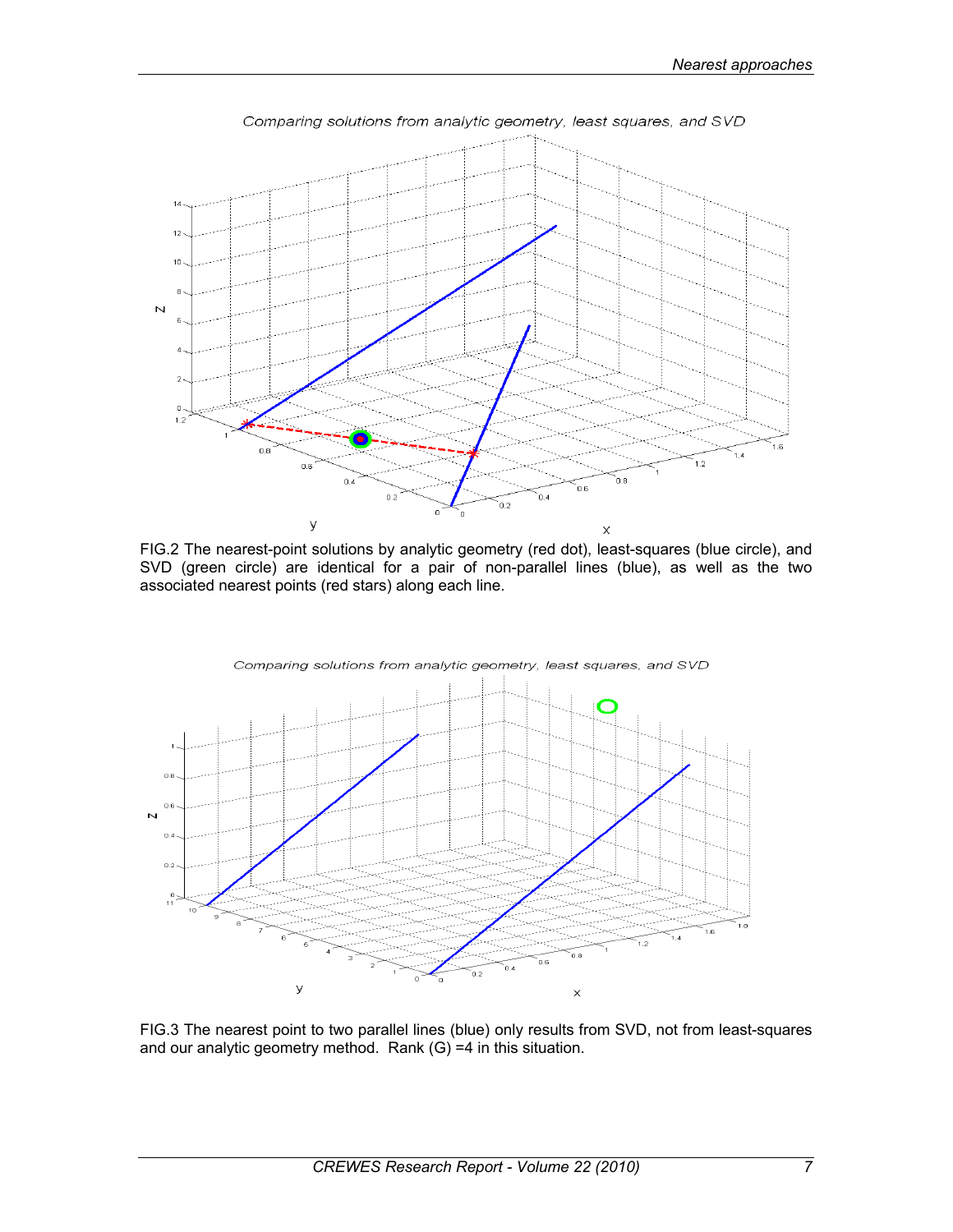

FIG.4 Pairs of lines for all receivers (green, blue, and pink) in (a) produce the nearest points (cyan) in (b).

The nearest approach solution provided by the SVD technique is the one that minimizes the Euclidean lengths of both  $\|\mathbf{d}\text{-}G\mathbf{m}_{svd}\|$  and  $\|\mathbf{m}_{svd}\|$ . A theoretical explanation of this issue can be found in the book "Parameter Estimation and Inversion Problems" (Aster et al, 2005). It is also stressed in this book that it is better in practice to use the SVD solution than to use the least-squares solution because of numerical accuracy issues.

#### **The nearest approach to multiple lines in 3D space**

Consider *m* lines given in 3D space, with each defined by a known point and direction cosines. We denote the m lines as *l1, l2, l3, …, lm*, the respective on-line points as  $p1=[x_{01}, y_{01}, z_{01}], p2=[x_{02}, y_{02}, z_{02}], p3=[x_{03}, y_{03}, z_{03}], \ldots, pm=[x_{0m}, y_{0m}, z_{0m}],$  and the respective direction cosines as U1=[ $u_{x1}$ ,  $u_{y1}$ ,  $uz1$ ], U2=[ $u_{x2}$ ,  $u_{y2}$ ,  $u_{z2}$ ], U3=[ $u_{x3}$ ,  $u_{y3}$ ,  $u_{z3}$ ], …, Um= $[u_{xm}, u_{ym}, u_{zm}]$ . Then the *m* lines can be represented by the following equations respectively as

$$
\frac{x - x_{01}}{u_{x1}} = \frac{y - y_{01}}{u_{y1}} = \frac{z - z_{01}}{u_{z1}} = a_1,
$$
\n
$$
\frac{x - x_{02}}{u_{x2}} = \frac{y - y_{02}}{u_{y2}} = \frac{z - z_{02}}{u_{z2}} = a_2,
$$
\n
$$
\frac{x - x_{03}}{u_{x3}} = \frac{y - y_{03}}{u_{y3}} = \frac{z - z_{03}}{u_{z3}} = a_3,
$$
\n
$$
\vdots
$$
\n
$$
\frac{x - x_{0m}}{u_{xm}} = \frac{y - y_{0m}}{u_{ym}} = \frac{z - z_{0m}}{u_{zm}} = a_m
$$
\n(B-1)

where  $a_1, a_2, a_3, \ldots, a_m$  are parameter variables representing the Euclidean lengths along *l1*, *l2, l3, …, lm* respectively. Thus, the *m*-line linear system can be expanded in the following way: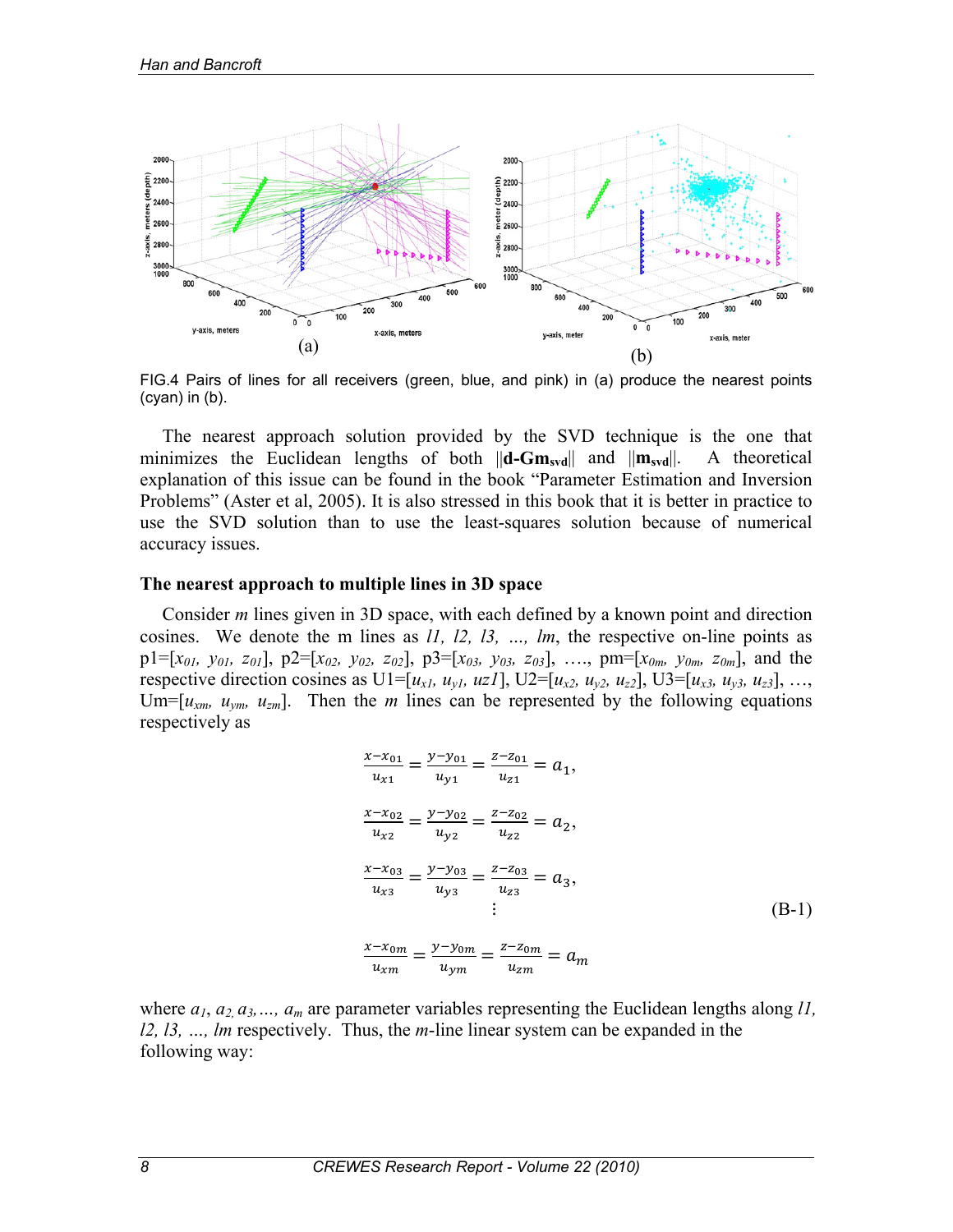$$
\begin{cases}\nx + 0. y + 0. z - u_{x1}. a_1 - 0. a_2 - 0. a_3 ... - 0. a_m = x_{01} \\
0. x + y + 0. z - u_{y1}. a_1 - 0. a_2 - 0. a_3 ... - 0. a_m = y_{01} \\
0. x + 0. y + z - u_{z1}. a_1 - 0. a_2 - 0. a_3 ... - 0. a_m = z_{01} \\
x + 0. y + 0. z - 0. a_1 - u_{x2}. a_2 - 0. a_3 ... - 0. a_m = x_{02} \\
0. x + y + 0. z - 0. a_1 - u_{x2}. a_2 - 0. a_3 ... - 0. a_m = y_{02} \\
0. x + 0. y + z - 0. a_1 - u_{x2}. a_2 - 0. a_3 ... - 0. a_m = z_{02} \\
x + 0. y + 0. z - 0. a_1 - 0. a_2 - u_{x3}. a_3 ... - 0. a_m = x_{03} \\
0. x + y + 0. z - 0. a_1 - 0. a_2 - u_{x3}. a_3 ... - 0. a_m = y_{03} \\
0. x + 0. y + z - 0. a_1 - 0. a_2 - u_{x3}. a_3 ... - 0. a_m = z_{03} \\
\vdots \\
x + 0. y + 0. z - 0. a_1 - 0. a_2 - 0. a_3 ... - u_{xm}. a_m = x_{0m} \\
0. x + y + 0. z - 0. a_1 - 0. a_2 - 0. a_3 ... - u_{ym}. a_m = y_{0m} \\
0. x + 0. y + z - 0. a_1 - 0. a_2 - 0. a_3 ... - u_{zm}. a_m = z_{0m}\n\end{cases} (B-2)
$$

Accordingly, the matrix representation for the above expanded m-line linear system will be

$$
Gm = d \tag{B-3}
$$

where G denotes a  $(m*3)$  by  $(m+3)$  matrix in the following form:

$$
\mathbf{G} = \begin{bmatrix}\n1 & 0 & 0 & -u_{x1} & 0 & 0 & 0 & 0 \\
0 & 1 & 0 & -u_{y1} & 0 & 0 & 0 & 0 \\
0 & 0 & 1 & -u_{z1} & 0 & 0 & 0 & 0 \\
1 & 0 & 0 & 0 & -u_{x2} & 0 & 0 & 0 \\
0 & 1 & 0 & 0 & -u_{z2} & 0 & 0 & 0 \\
0 & 0 & 1 & 0 & -u_{z2} & 0 & 0 & 0 \\
0 & 1 & 0 & 0 & 0 & -u_{x3} & 0 & 0 \\
0 & 1 & 0 & 0 & 0 & -u_{z3} & 0 & 0 \\
0 & 0 & 1 & 0 & 0 & -u_{z3} & 0 & -u_{xm} \\
\vdots & \vdots & \vdots & \ddots & \vdots & \vdots & \ddots & \vdots \\
1 & 0 & 0 & -u_{x1} & 0 & -u_{x2} & 0 & -u_{x3} & 0 & -u_{xm} \\
0 & 1 & 0 & -u_{y1} & 0 & -u_{y2} & 0 & -u_{x3} & 0 & \cdots & -u_{xm} \\
0 & 0 & 1 & -u_{z1} & 0 & -u_{z2} & 0 & -u_{x3} & 0 & -u_{xm}\n\end{bmatrix}
$$
\n(B-4)

and m and d denote two column vectors of the following forms

$$
\mathbf{m} = \begin{bmatrix} x \\ y \\ z \\ a_1 \\ a_2 \\ a_3 \\ \vdots \\ a_m \end{bmatrix}, \tag{B-5}
$$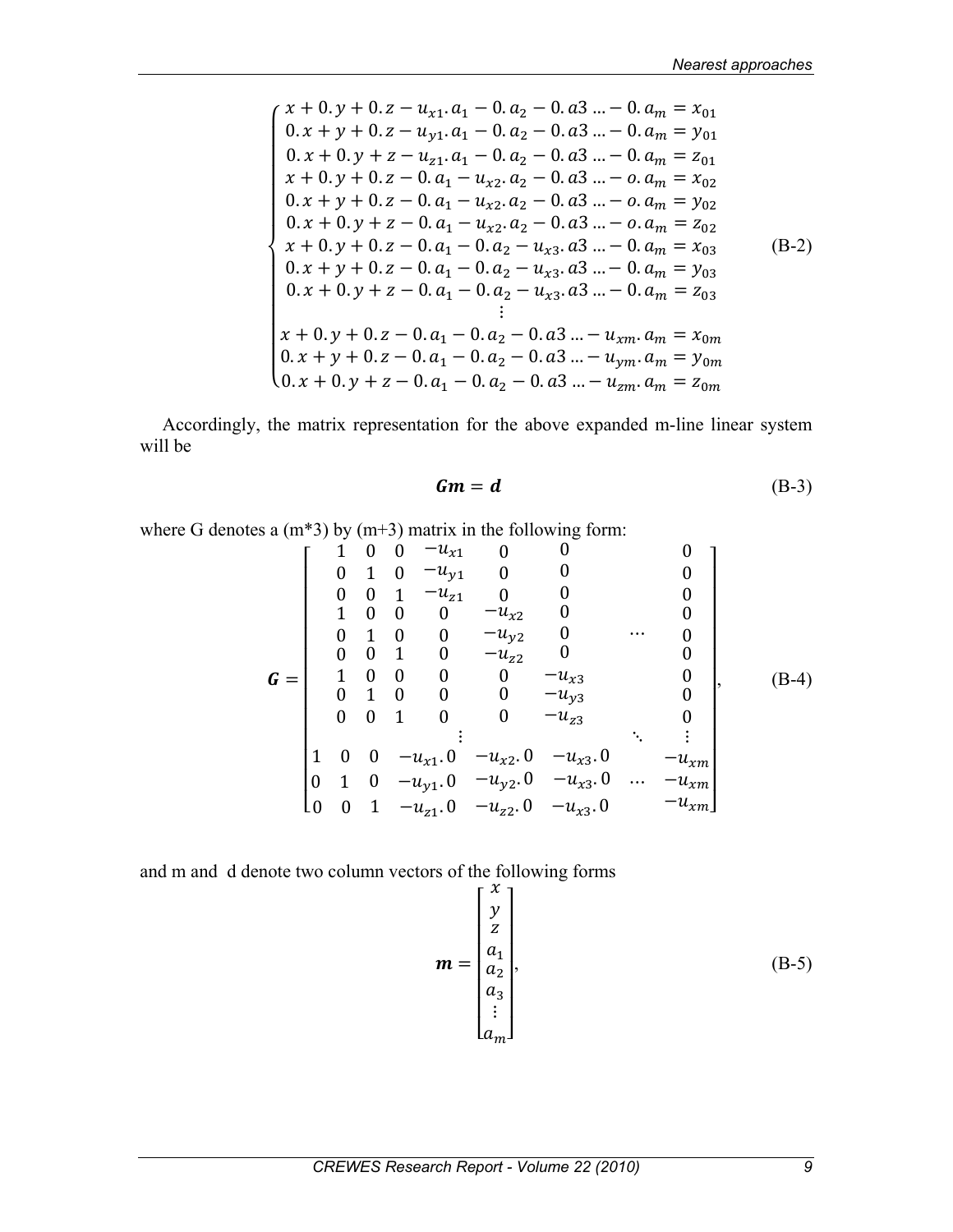$$
\boldsymbol{d} = \begin{bmatrix} x_{01} \\ y_{01} \\ z_{01} \\ x_{02} \\ y_{02} \\ z_{02} \\ y_{03} \\ y_{03} \\ z_{03} \\ \vdots \\ x_{0m} \\ y_{0m} \\ z_{0m} \end{bmatrix} . \tag{B-6}
$$

Solving for **m**, we obtain the best fit  $(x, y, z)$  for the nearest point along with the points on each line given by the *ai*'s. The point then defines the best estimated locations shown in Figure 4b.

## *General solution*

For the general solution, we ignore the least-squares technique as it is not able to provide solutions once G is rank-deficient. By using SVD, we derive the general solutions of the nearest approach for all cases of multiple lines in 3D space, including cases with a unique solution and cases with an infinite number of solutions as well, in the following way:

1. Decomposing G in (B-3) by the SVD technique yields  
\n
$$
G = U_{pxp} * S_{pxq} * V_{qxq}^T
$$
\n(B-7)

where  $p=m*3$  and  $q=m+3$  are used to indicate the p by q matrix of G, U is a p by p orthogonal matrix with columns that are unit vectors spanning the data space (Rm), V is a q by q orthogonal matrix with columns that are basis vectors spanning the model space (Rn), S is an m by n diagonal matrix with nonnegative diagonal elements (singular values).

2. Expanding the above SVD representation of G in terms of the columns of U and V gives

$$
G = [U_{,1}, U_{,2}, \dots U_{,k}, \dots U_{,p}] \begin{bmatrix} S_p & 0 \\ 0 & 0 \end{bmatrix} [V_{,1}, V_{,2}, \dots V_{,k}, \dots V_{,q}]^T
$$
 (B-8)

3. Simplify G into the compact forms

$$
G = [U_k \quad U_0] \begin{bmatrix} S_p & 0 \\ 0 & 0 \end{bmatrix} [V_k \quad V_0]^T
$$
  

$$
G = U_k * S_k * V_k^T
$$
 (B-9)

4. Obtain the SVD solution to (B-3)

$$
\mathbf{m}_{svd} = \mathbf{V}_k * \mathbf{S}_k^{-1} * \mathbf{U}_k^T * \mathbf{d}
$$
 (B-10)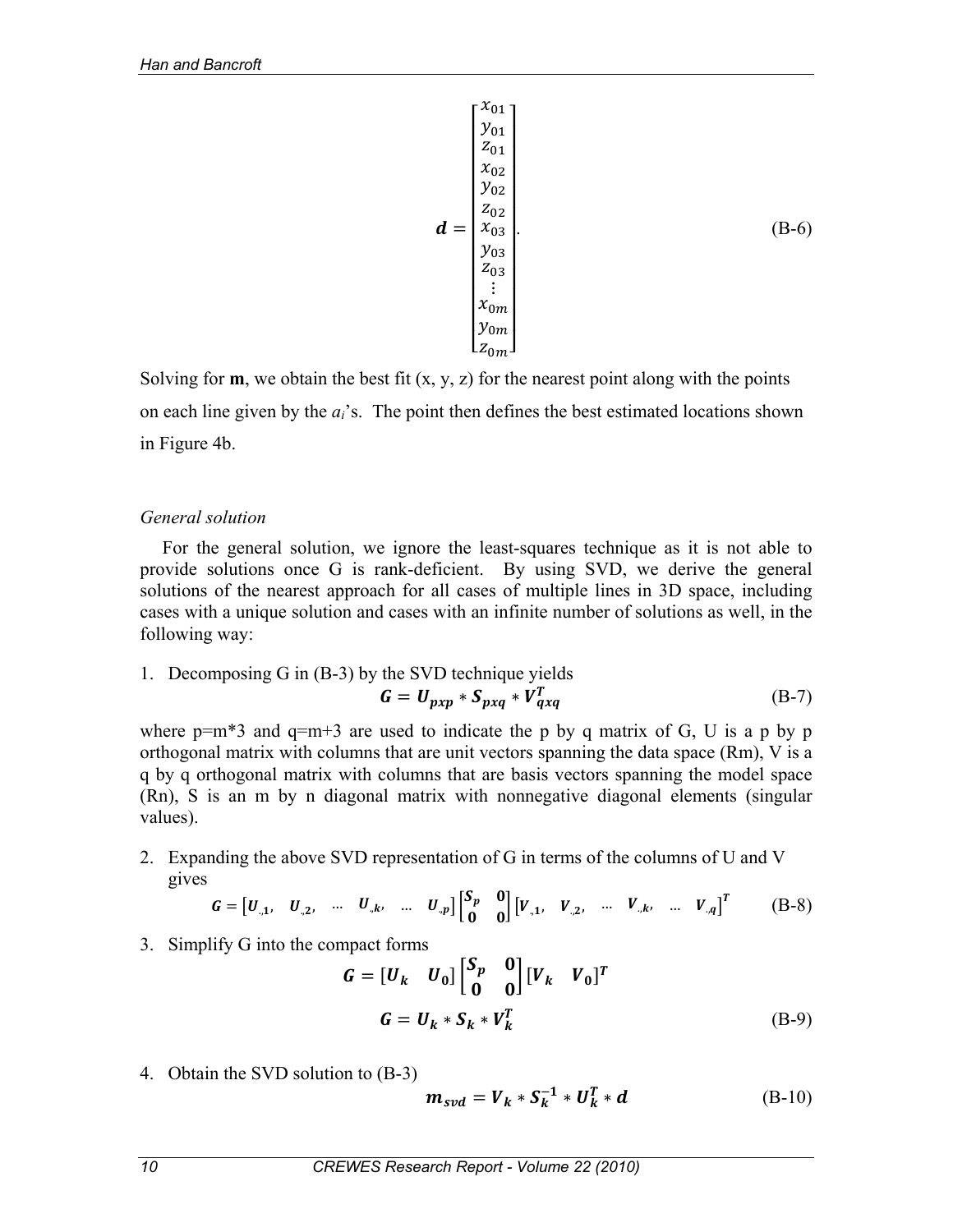5. Obtain the SVD solution point nearest to all m lines given in 3D space

$$
MID_{toAll} = m_{svd}[1:3]
$$
 (B-11)

6. Obtain all respective on-line nearest points

$$
MID_{tol1} = P1 + U1 * m_{svd}[4],
$$
  
\n
$$
MID_{tol2} = P2 + U2 * m_{svd}[5],
$$
  
\n
$$
MID_{tol3} = P3 + U3 * m_{svd}[6],
$$
  
\n
$$
\vdots
$$
  
\n
$$
MID_{tolm} = Pm + Um * m_{svd}[3 + m].
$$
  
\n(B-12)

7. If k=q, then the solution of nearest approach to all m lines is unique and is the collection of the finite number of spatial points just derived above:

$$
\{MID_{toAll}, MID_{tol1}, MID_{tol2}, MID_{tol3}, ..., MID_{tolm}\}.
$$
 (B-13)

8. If  $k \leq q$ , then the solution set of nearest approach to all m lines is not unique and is the collection of the finite number of spatial points as determined below:

$$
\boldsymbol{m}_{toAllPara} = \boldsymbol{m}_{svd} + \boldsymbol{V}_0 \ast \boldsymbol{H} \tag{B-14}
$$

where  $V_0$  is a p by  $(q-k)$  matrix spanning the null space of  $G^T$ , and H is a column vector of  $p-k$  elements scaling  $V_0$ . With **G** from the expanded matrix model of the *m*-line linear system in 3D space, k is (q-1) definitely if  $k < q$ , and accordingly  $V_0$  becomes a one column vector. Then the above equation can be reduced to the following compact form:

$$
\mathbf{m}_{toAllPara} = \mathbf{m}_{svd} + h * \mathbf{v}_0 \tag{B-15}
$$

where *h* is a single scaling parameter and  $v_0$  is a p-element column vector.

We are now able to define the infinite number of spatial points qualifying as the nearest point to all *m* lines as

$$
MID_{toAllPara} = m_{toAllPara}[1:3], \tag{B-16}
$$

and the respective on-line nearest points as

$$
MIDtol1 = P1 + U1 * mtoAllPara[4],
$$
  
\n
$$
MIDtol2 = P2 + U2 * mtoAllPara[5],
$$
  
\n
$$
MIDtol3 = P3 + U3 * mtoAllPara[6],
$$
  
\n
$$
\vdots
$$
  
\n
$$
MID1 = Pm + Um + m
$$
  
\n
$$
[3 + m]
$$
  
\n
$$
(B-17)
$$

 $MID_{tolm} = Pm + Um * m_{toallPara}[3+m].$ 

Thus we are able to collect the complete solution sets at this situation as

$$
\{MID_{toAllPara}, MID_{tol1}, MID_{tol2}, MID_{tol2}, MID_{tol3}, ..., MID_{tolm}\}.
$$
 (B-18)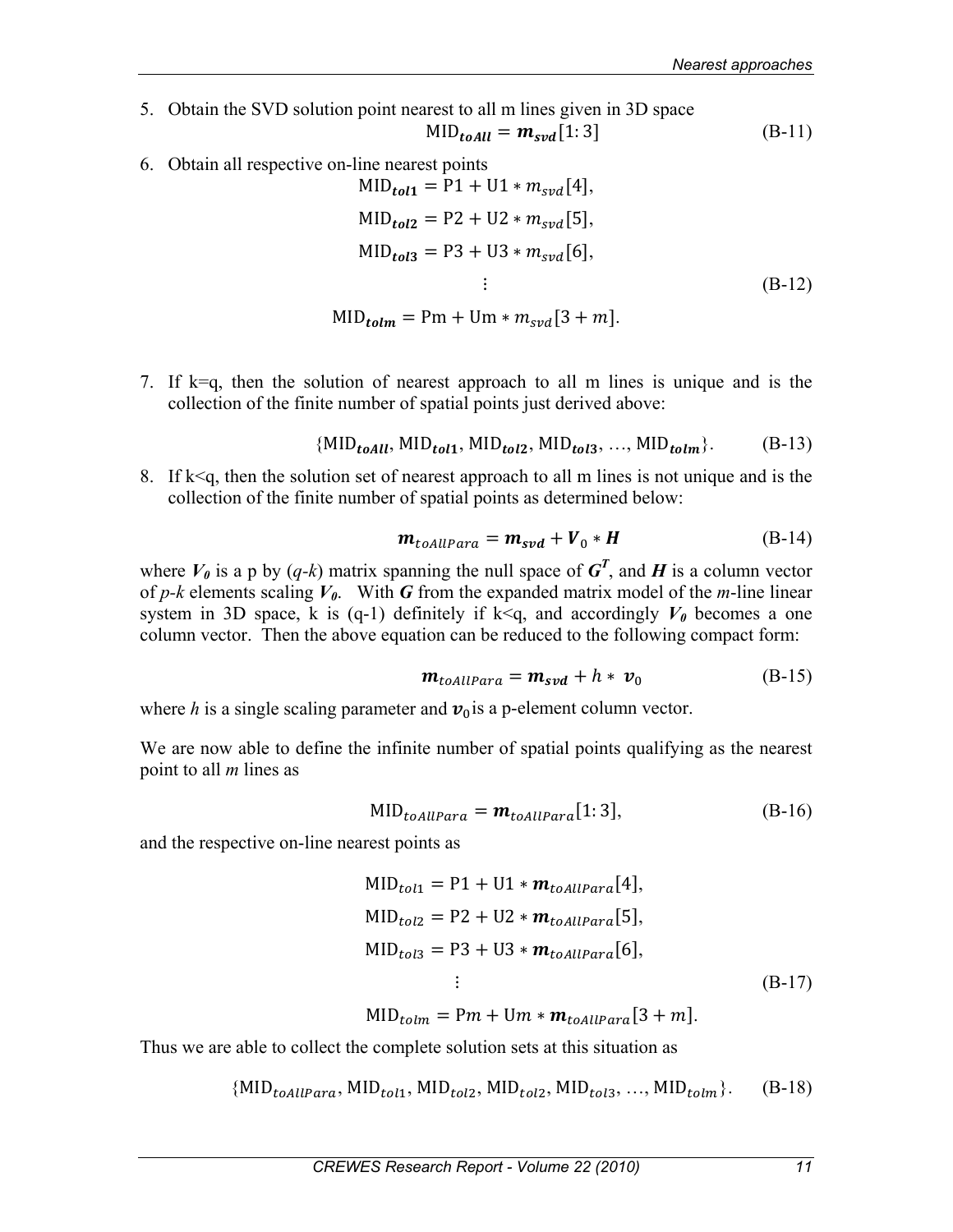

We will illustrate the four cases by choosing four lines. Figure 5 shows the four different cases.

FIG.5 Case illustration with four non-intersecting lines (a) no parallel at all, (b) two mutual-parallel pairs (cyan and green, pink and blue), (c) 3 lines parallel (blue, cyan, and green), and (d) all parallel. Part (a), (b), and (c) show three cases with a single unique solution, while part (d) shows the case with an infinite number of equivalently nearest points along the solution line (black).

It can be observed in Figure 6 that if four lines are all parallel, then the solution sets of the nearest approach to all four lines is infinite, as indicated by the black line in part (d), instead of the single unique point as shown in part (a), (b), and (c).

To be specific, if there is any non-parallel pair within any number of m lines given in 3D space, then the solution of the nearest approach to the multiple lines, including the nearest point to all lines as  $MID_{toAllPara}$  the respective nearest points along each line as  $MID<sub>l1</sub>, MID<sub>l2</sub>, MID<sub>l2</sub>, MID<sub>l3</sub>, ..., MID<sub>lm</sub>$ , is not unique, as defined in the above equations accordingly.

Notice that at such an all-parallel case, the matrix approach cannot be applied with the least-squares technique; although it is solvable by SVD, we are limited to a single set of solution. In contrast to the single SVD-solution point, Figure 6 illustrates one of the infinite non-SVD solution points along the black line, i.e., all points equivalently nearest to the four parallel lines (color-coded in cyan, green, pink, and blue). However the SVD solution is shown by the black point and is closest to the origin. Choosing the origin closest to the active solution area may enable the use of more points when using the SVD method.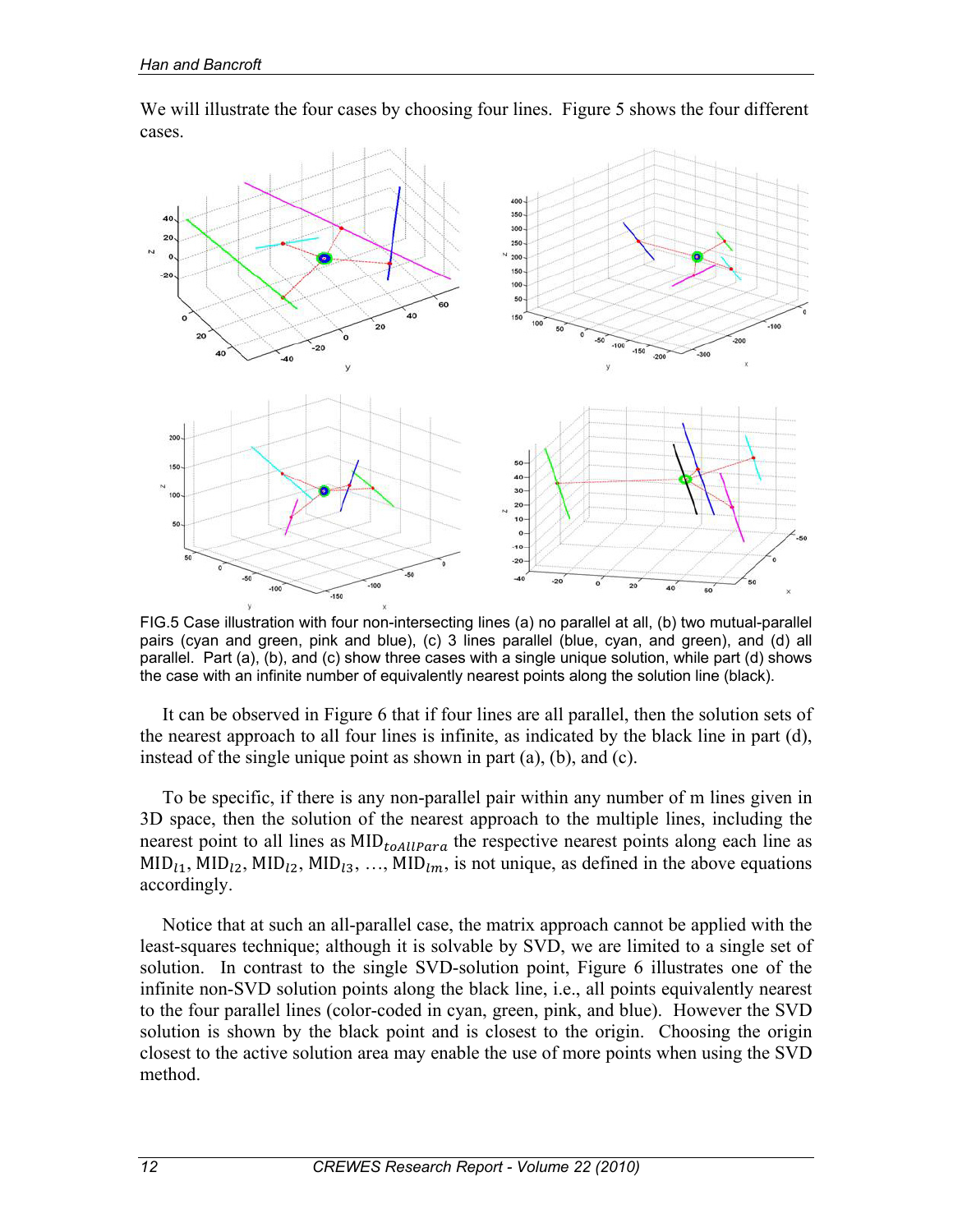

FIG.6 Illustration of the single unique SVD solution point (green dot) and one of the other infinite solution points (blue dot), as well as their respective on-line nearest points, i.e., four red dots connected with green dashed lines and four red dots connected with blue dashed lines.

#### **The nearest approach to multiple lines in n-dimensional space**

Consider m lines given in an n-dimensional space. Assume we know a orthogonal basis  $w=[w_1, w_2, w_3, ..., w_n]$  about this space and a vector on each line, denoted as  $p1=[x_{11}, x_{12}, x_{13}, ..., x_{1n}], p2=[x_{21}, x_{22}, x_{23}, ..., x_{2n}], p3=[x_{31}, x_{32}, x_{33}, ..., x_{3n}], ..., pm=[x_{m1}, x_{12}, x_{13}, ..., x_{1n}], p2=[x_{11}, x_{12}, x_{13}, ..., x_{1n}], p3=[x_{11}, x_{12}, x_{13}, ..., x_{1n}],$  $x_{m2}$ ,  $x_{m3}$ , ...,  $x_{mn}$ ] on  $l_1$ ,  $l_2$ ,  $l_3$ , ...,  $l_m$  respectively. Also assume that we know the direction cosines of each line to the set of orthogonal basis, denoted as  $ul=[u_{11}, u_{12}, u_{13}, ..., u_{1n}]$ ,  $u2=[u_1, u_2, u_2, u_3, ..., u_{2n}],$   $u3=[u_3, u_3, u_3, ..., u_{3n}],$  …um=[ $u_{m1}, u_{m2}, u_{m3}, ..., u_{mn}$ ] for  $l_1, l_2$ ,  $l_3$ , ...,  $l_m$  respectively.

Notice that it seems common to have the orthogonal projections of the m lines on w. We then expect that the sets of direction cosines could be derived by taking the dot products of the projected line portions with w. However, we ignore the mathematical details and assume we are able to obtain the direction cosines for each line in ndimensional space, as well. Based on this, we can follow the previous linear system expanding pattern and obtain our solutions for the nearest approach to multiples lines in n-dimensional space.

The *m* lines defined above can be represented respectively by the following linear equations: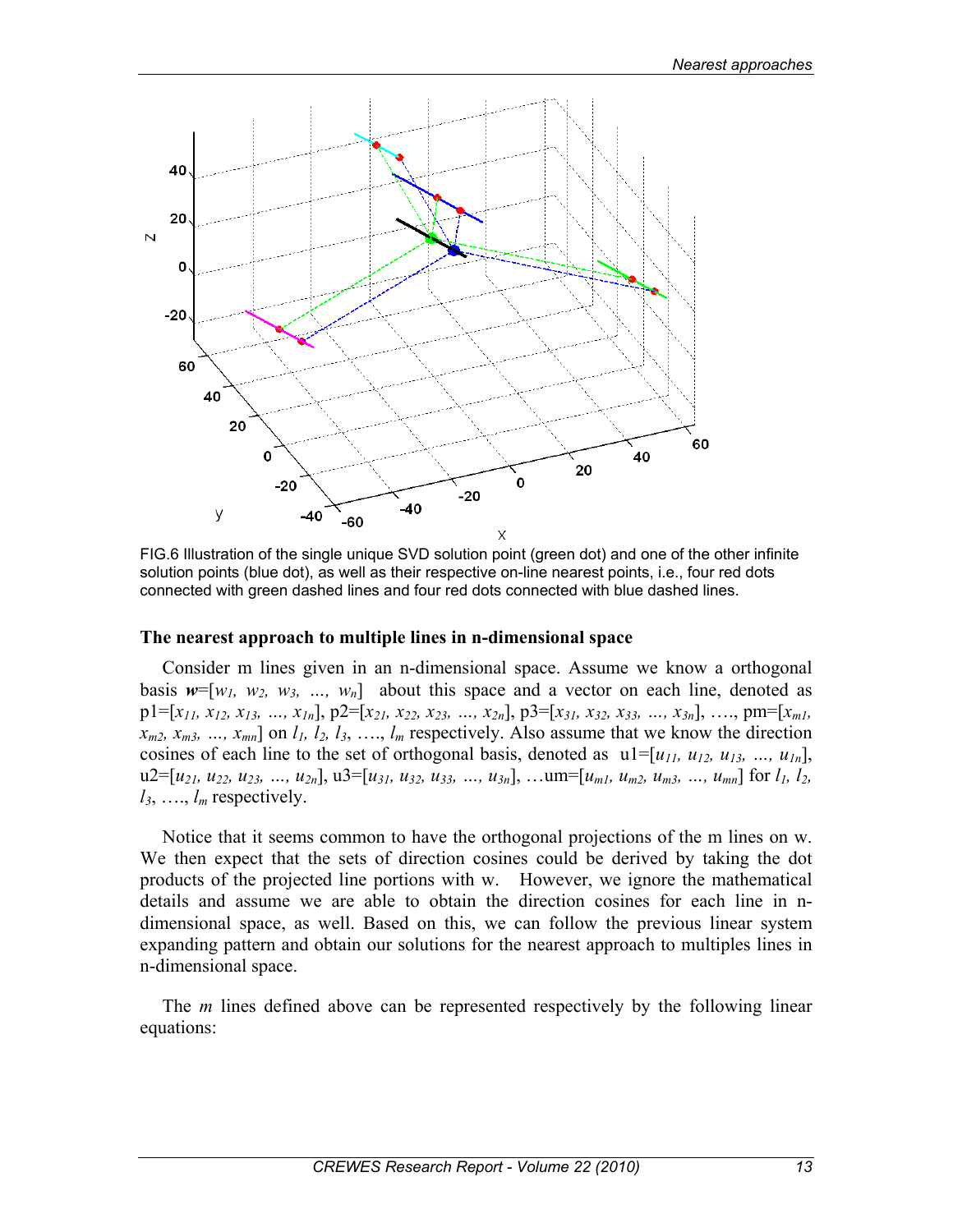$$
\frac{x_1 - x_{11}}{u_{11}} = \frac{x_2 - x_{12}}{u_{12}} = \frac{x_3 - x_{13}}{u_{13}} = \dots = \frac{x_n - x_{1n}}{u_{1n}} = a_1,
$$
  

$$
\frac{x_1 - x_{21}}{u_{21}} = \frac{x_2 - y_{22}}{u_{22}} = \frac{x_3 - z_{23}}{u_{23}} = \dots = \frac{x_n - x_{2n}}{u_{2n}} = a_2,
$$
  

$$
\frac{x_1 - x_{31}}{u_{31}} = \frac{x_2 - x_{32}}{u_{32}} = \frac{x_3 - x_{33}}{u_{33}} = \dots = \frac{x_n - x_{3n}}{u_{3n}} = a_3,
$$

$$
\vdots \qquad \qquad \text{(C-1)}
$$

$$
\frac{x_1 - x_{m1}}{u_{m1}} = \frac{x_2 - x_{m2}}{u_{m2}} = \frac{x_3 - x_{m3}}{u_{m3}} = \dots = \frac{x_n - x_{mn}}{u_{mn}} = a_m
$$

 $\overline{\mathcal{L}}$ **i** and the second control of the second to the second to the second to the second to the second to the second to  $\left[0.x_1 + 0.x_2 + x_3 + \cdots + 0.x_n - 0.a_1 - 0.a_2 - 0.a_3 \cdots - u_{m3}.a_m = x_{m3}\right]$  $\left[0.x_1 + x_2 + 0.x_3 + \cdots + 0.x_n - 0.a_1 - 0.a_2 - 0.a_3 \cdots - u_{m2}.a_m = x_{m2}\right]$  $\overline{a}$  $\overline{a}$  $\overline{a}$  $\overline{a}$  $\overline{a}$  $\overline{a}$  $\overline{a}$  $\overline{a}$  $\overline{a}$  $\overline{a}$  $\overline{a}$  $\overline{a}$  $\overline{a}$  $\overline{a}$  $\overline{a}$  $\overline{a}$  $x_1 + 0. x_2 + 0. x_3 + \cdots + 0. x_n - u_{11}. a_1 - 0. a_2 - 0. a_3 ... - 0. a_m = x_{11}$  $0. x_1 + x_2 + 0. x_3 + \cdots + 0. x_n - u_{12}. a_1 - 0. a_2 - 0. a_3 ... - 0. a_m = x_{12}$  $0. x_1 + 0. x_2 + x_3 + \cdots + 0. x_n - u_{13}. a_1 - 0. a_2 - 0. a_3 ... - 0. a_m = x_{13}$ ⋮  $0. x_1 + 0. x_2 + 0. x_3 + \cdots + 1. x_n - u_{1n}. a_1 - 0. a_2 - 0. a_3 ... - a_m = x_{1n}$  $x_1 + 0. x_2 + 0. x_3 + \cdots + 0. x_n - 0. a_1 - u_{21}. a_2 - 0. a_3 ... - 0. a_m = x_{21}$  $0. x_1 + x_2 + 0. x_3 + \cdots + 0. x_n - 0. a_1 - u_{21}. a_2 - 0. a_3 ... - 0. a_m = x_{22}$  $0. x_1 + 0. x_2 + x_3 + \cdots + 0. x_n - 0. a_1 - u_{23}. a_2 - 0. a_3 ... - 0. a_m = x_{23}$ ⋮  $0. x_1 + 0. x_2 + 0. x_3 + \cdots + 1. x_n - 0. a_1 - u_{2n}. a_2 - 0. a_3 ... - a_m = x_{2n}$  $x_1 + 0. x_2 + 0. x_3 + \cdots + 0. x_n - 0. a_1 - 0. a_2 - u_{31}. a_3 ... - 0. a_m = x_{31}$  $0. x_1 + x_2 + 0. x_3 + \cdots + 0. x_n - 0. a_1 - 0. a_2 - u_{32}. a_3 ... - 0. a_m = x_{32}$  $0. x_1 + 0. x_2 + x_3 + \cdots + 0. x_n - 0. a_1 - 0. a_2 - u_{33}. a_3 ... - 0. a_m = x_{33}$ ⋮  $0. x_1 + 0. x_2 + 0. x_3 + \cdots + 1. x_n - 0. a_1 - u_{3n}. a_2 - 0. a_3 ... - a_m = x_{3n}$ ⋮  $x_1 + 0. x_2 + 0. x_3 + \dots + 0. x_n - 0. a_1 - 0. a_2 - 0. a_3 ... - u_{m1}. a_m = x_{m1}$  $0. x_1 + 0. x_2 + 0. x_3 + \dots + x_n - 0. a_1 - 0. a_2 - 0. a_3 ... - u_{mn}. a_m = x_{mn}$  $(C-2)$ 

Then, a point of nearest approach to all m lines could be obtained generally in the following matrix representation of their linear system as

$$
Gm = d \tag{C-3}
$$

where G is a  $(m*n)$  by  $(m+n)$  matrix with the following form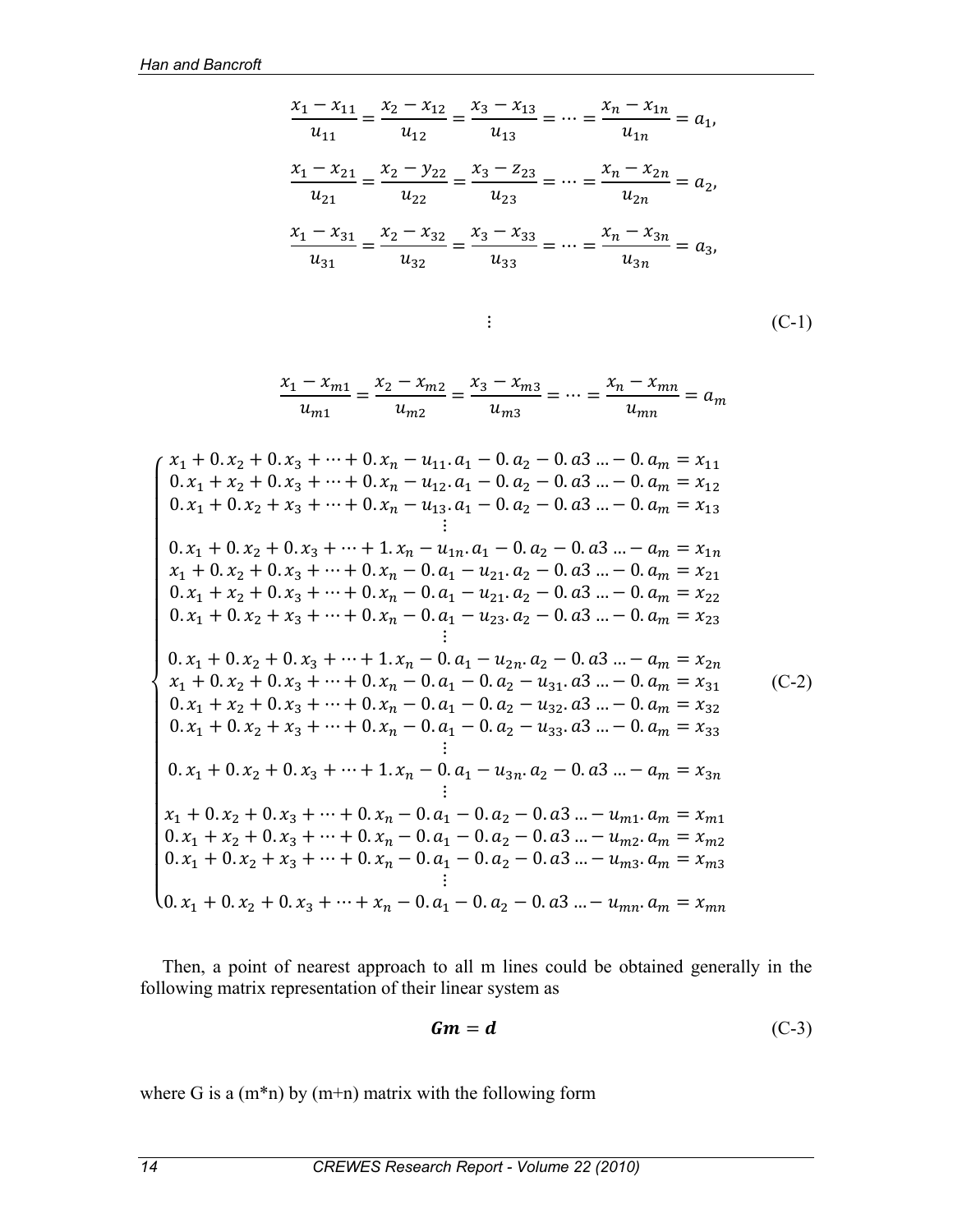$$
G = \begin{bmatrix} 1 & 0 & 0 & 0 & \dots & 0 & -u_{11} & 0 & 0 \\ 0 & 1 & 0 & 0 & \dots & 0 & -u_{12} & 0 & 0 \\ 0 & 0 & 1 & 0 & \dots & 0 & -u_{13} & 0 & \dots & 0 \\ \vdots & \vdots & \vdots & \vdots & \vdots & \vdots & \vdots & \vdots & \vdots \\ 0 & 0 & 0 & \dots & 0 & 1 & -u_{1m} & 0 & 0 \\ 1 & 0 & 0 & 0 & \dots & 0 & 0 & 0 & 0 & -u_{m1} \\ 0 & 1 & 0 & 0 & \dots & 0 & 0 & 0 & 0 & 0 & -u_{m2} \\ 0 & 0 & 1 & 0 & \dots & 0 & 0 & 0 & 0 & \dots & -u_{m3} \\ \vdots & \vdots & \vdots & \vdots & \vdots & \vdots & \vdots & \vdots \\ 0 & 0 & 0 & \dots & 0 & 1 & 0 & 0 & \dots & -u_{mn} \end{bmatrix}
$$
 (C-4)

and m and d denote two column vectors with the following forms respectively

$$
\mathbf{m} = \begin{bmatrix} x_1 \\ x_2 \\ x_3 \\ \vdots \\ x_n \\ x_2 \\ \vdots \\ x_n \\ \vdots \\ x_0 \text{in} \\ x_0 \text{in} \\ \vdots \\ x_0 \text{in} \\ x_0 \text{in} \\ \vdots \\ x_0 \text{in} \\ x_0 \text{in} \\ \vdots \\ x_0 \text{in} \\ x_0 \text{in} \\ \vdots \\ x_0 \text{in} \\ x_0 \text{in} \end{bmatrix} (C-6)
$$

Following the approach to the general solution in 3D space, we derive the general solution of nearest approach to multiple lines in n-dimensional space as follows:

1. Decompose G in (C-3) by the SVD technique

$$
G = U_{pxp} * S_{pxq} * V_{qxq}^T
$$
 (C-7)

where  $p=m*n$  and  $q=m+n$  are used to indicate the p by q matrix of G, U is a p by p orthogonal matrix with columns that are unit vectors spanning the data space  $(R^m)$ , V is a *q* by *q* orthogonal matrix with columns that are basis vectors spanning the model space  $(R<sup>n</sup>)$ , *S* is an *m* by *n* diagonal matrix with nonnegative diagonal elements (singular values).

- 2. Expanding the SVD representation of *G* in terms of the columns of *U* and *V* gives  $G = [U_{,1}, U_{,2}, \dots U_{,k}, \dots U_{,p}]$  $\begin{bmatrix} S_p & 0 \\ 0 & 0 \end{bmatrix} [V_{,1}, V_{,2}, \dots V_{,k}, \dots V_{,q}]^T$  (C-8)
- 3. Simplify G into the compact forms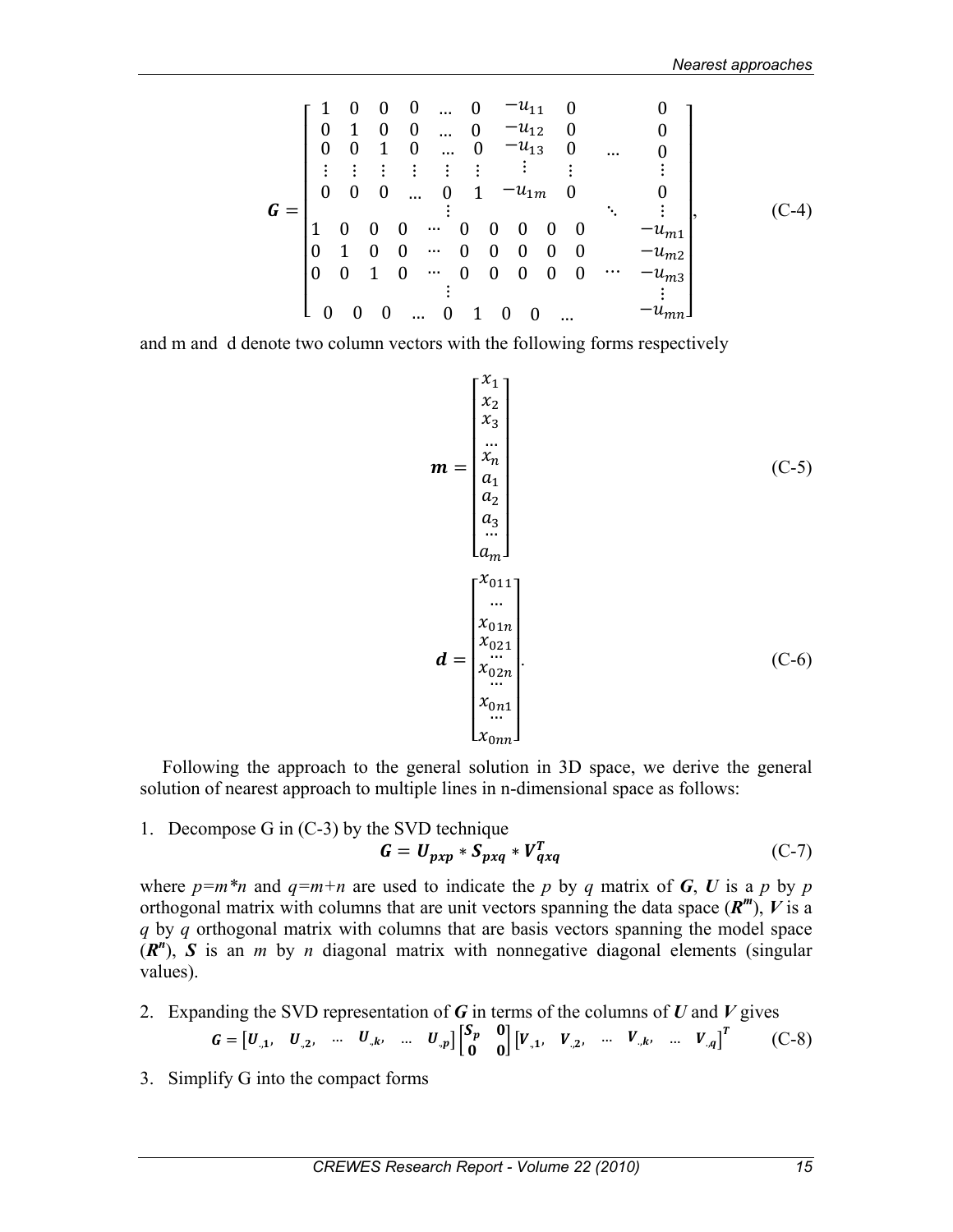$$
G = [U_k \quad U_0] \begin{bmatrix} S_p & 0 \\ 0 & 0 \end{bmatrix} [V_k \quad V_0]^T
$$
  

$$
G = U_k * S_k * V_k^T
$$
 (C-9)

4. Obtain the SVD solution to (C-3)

$$
\mathbf{m}_{svd} = \mathbf{V}_k * \mathbf{S}_k^{-1} * \mathbf{U}_k^T * \mathbf{d}
$$
 (C-10)

- 5. Obtain the SVD solution point nearest to all lines  $MID_{toAll} = m_{svd} [1:n]$  (C-11)
- 6. Obtain all respective on-line nearest points

$$
MID_{tol1} = P1 + U1 * m_{svd}[n + 1],
$$
  
\n
$$
MID_{tol2} = P2 + U2 * m_{svd}[n + 2],
$$
  
\n
$$
MID_{tol3} = P3 + U3 * m_{svd}[n + 3],
$$
  
\n
$$
\vdots
$$
\n(C-12)

 $MID_{tolm} = Pm + Um * m_{svd}[n + m].$ 

7. If k=q, then the solution of the nearest approach to all m lines is unique and is the collection of the finite number of spatial points just derived above:

$$
\{MID_{toAll}, MID_{to11}, MID_{to12}, MID_{to13}, ..., MID_{to1m}\}.
$$
 (C-13)

8. If  $k \leq q$ , then the solution set of the nearest approach to all m lines is not unique and is the collection of the finite number of spatial points as determined below:

$$
\mathbf{m}_{toAllPara} = \mathbf{m}_{svd} + \mathbf{V}_0 * \mathbf{H} \tag{C-14}
$$

where V0 is a p by (q-k) matrix spanning the null space of GT, and H is a column vector of p-k elements scaling V0. With G from the expanded matrix model of the m-line linear system in n-dimensional space, k is  $(q-1)$  definitely if  $k < q$ , and accordingly V0 becomes a one column vector. Thus the above equation can be reduced to the following compact form:

$$
\mathbf{m}_{toAllPara} = \mathbf{m}_{svd} + h * \mathbf{v}_0 \tag{C-15}
$$

where h is a single scaling parameter and  $v\theta$  is a p-element column vector. Then we are able to define the infinite number of spatial points qualifying as the nearest point to all m lines as

$$
MID_{toAllPara} = m_{toAllPara}[1:n], \qquad (C-16)
$$

and the respective on-line nearest points as

$$
MID_{tol1} = P1 + U1 * m_{toAllPara}[n + 1],
$$
  
\n
$$
MID_{tol2} = P2 + U2 * m_{toAllPara}[n + 2],
$$
  
\n
$$
MID_{tol3} = P3 + U3 * m_{toAllPara}[n + 3],
$$
  
\n
$$
\vdots
$$
\n(C-17)

 $MID_{tolm} = Pm + Um * m_{toAllPara}[n + m].$